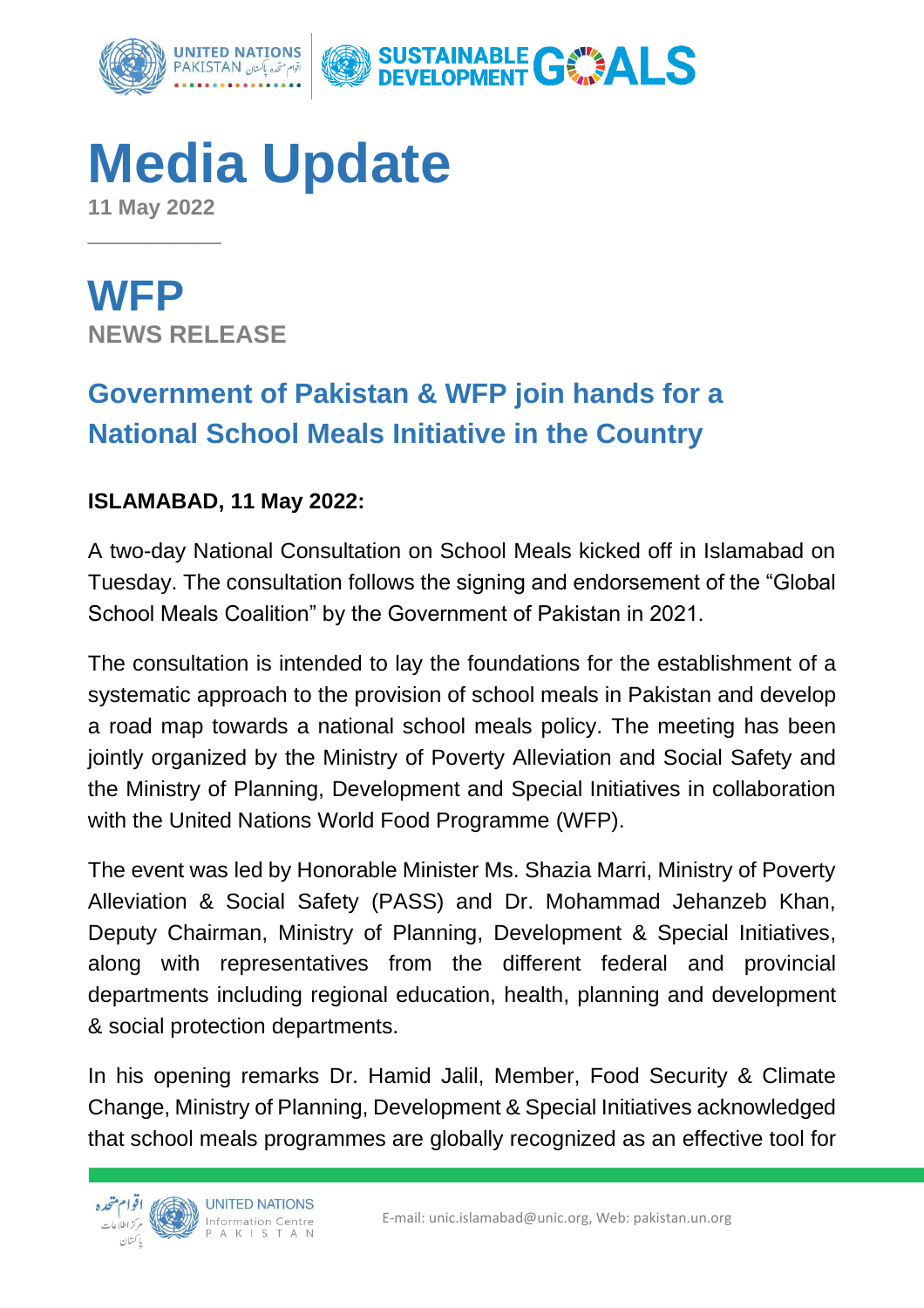

the promotion of children's academic performance and the overall wellbeing of schoolchildren. Similarly, school meals serve as a targeted social safety net that help increase enrolment rates, reduce absenteeism, and provide vital nutrition for children who might otherwise not receive sufficient nutrition at home. It is well documented that well-nourished and healthy schoolchildren are better equipped to learn, fulfill their potential as adults and participate in a country's development process as productive citizens. Governments all around the world are implementing school meals programmes in high, middle- and lowincome countries, as the programmes have the potential to be catalysts for human capital development, boosting local economic growth, strengthening food systems and agricultural development.

Dr. Mohammad Jehanzeb Khan, Deputy Chairman, Ministry of Planning, Development and Special Initiatives highlighted that the challenges of education are correlated with poverty. Nutritional deficiencies resulting from poverty have a heavy impact on learning. The resultant learning and nutritional deficiencies persisting into adulthood suppress productivity of the human resources and the country's capacity to be competitive. Therefore, a shift towards school meals through an effective and sustained process is imperative to achievement of Pakistan's goals in fighting against poverty and providing opportunities of quality education to all children, especially girls.

In her concluding remarks Ms. Shazia Marri, the Minister of Poverty Alleviation and Social Safety reaffirmed the commitment of the Government of Pakistan to ensure that every child in the country has equal opportunities to learn and thrive. The Government of Pakistan has made investment in the early 1,000 days of a child through the ongoing stunting prevention programme "Benazir Nashonuma" which benefits children under 2 years of age and pregnant and breastfeeding women. In the same way, the Government is equally committed to extend the investment to 8,000 days of a child with improved access to education, nutrition, food and necessary services. The Government has already signed the declaration of the school meals coalition and is fully committed to ensuring that every child has access to a nutritious healthy meal at school by 2030.